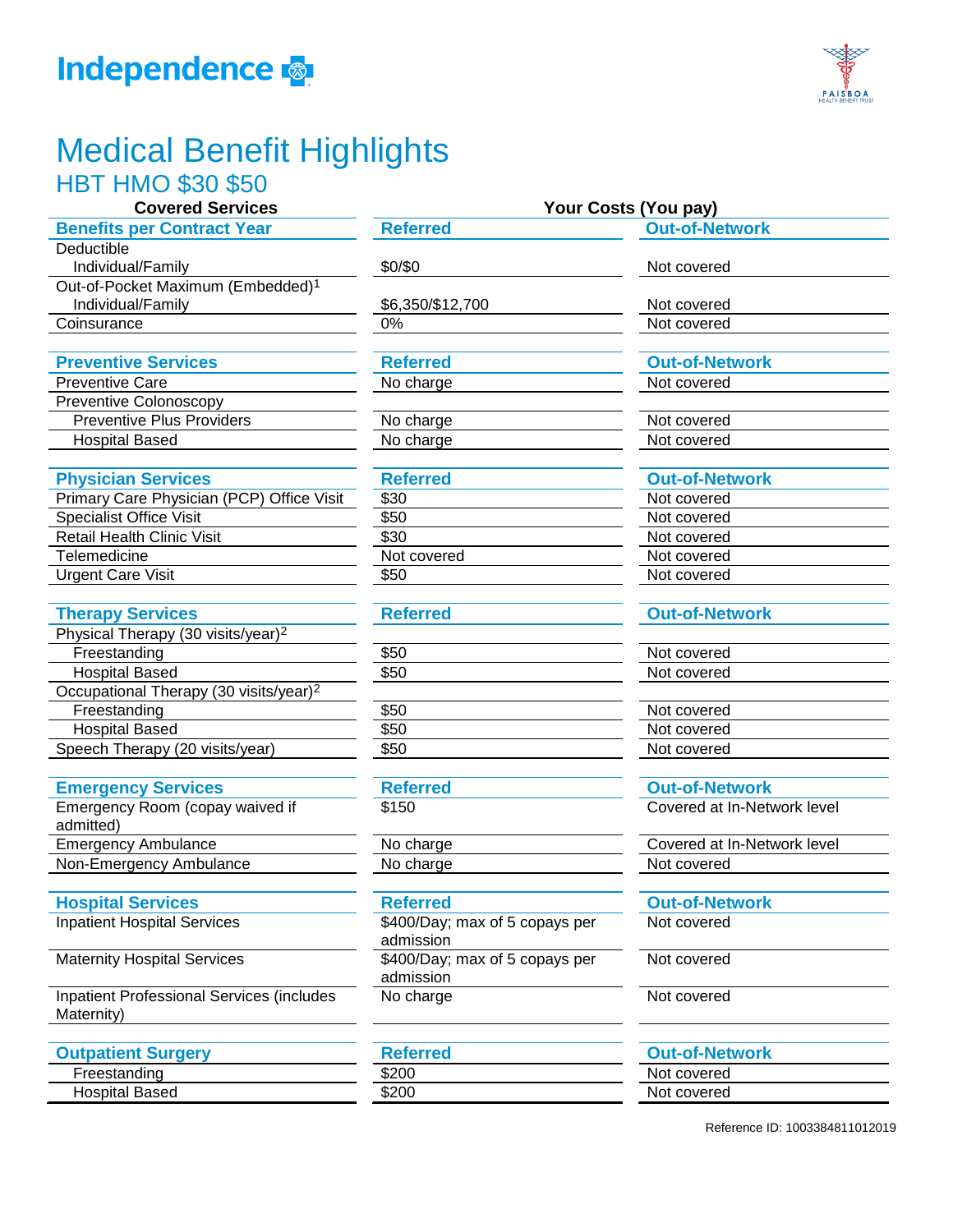



| <b>Outpatient Professional Services</b>     | No charge                                   | Not covered           |
|---------------------------------------------|---------------------------------------------|-----------------------|
|                                             |                                             |                       |
| <b>Outpatient Diagnostics</b>               | <b>Referred</b>                             | <b>Out-of-Network</b> |
| Diagnostic Medical (EKG)                    | \$50                                        | Not covered           |
| Routine Radiology (X-Ray)                   |                                             |                       |
| Freestanding                                | \$50                                        | Not covered           |
| <b>Hospital Based</b>                       | \$50                                        | Not covered           |
| Advanced Imaging (MRI/MRA, CT/CTA           |                                             |                       |
| Scan, PET Scan)                             |                                             |                       |
| Freestanding                                | \$100                                       | Not covered           |
| <b>Hospital Based</b>                       | \$100                                       | Not covered           |
|                                             |                                             |                       |
| <b>Outpatient Lab and Pathology</b>         | <b>Referred</b>                             | <b>Out-of-Network</b> |
| Freestanding                                | No charge                                   | Not covered           |
| <b>Hospital Based</b>                       | No charge                                   | Not covered           |
|                                             |                                             |                       |
| <b>Other Medical Services</b>               | <b>Referred</b>                             | <b>Out-of-Network</b> |
| Spinal Manipulations (20 visits/year)       | \$50                                        | Not covered           |
| <b>Standard Injectables</b>                 | No charge                                   | Not covered           |
| Allergy Injections                          | No charge                                   | Not covered           |
| <b>Biotech/Specialty Injectables</b>        | \$100                                       | Not covered           |
| Chemotherapy                                | No charge                                   | Not covered           |
| Dialysis                                    | No charge                                   | Not covered           |
| Skilled Nursing Facility (120 days/year)    | \$200/Day; max of 5 copays per<br>admission | Not covered           |
| Home Health                                 | No charge                                   | Not covered           |
| Hospice                                     | No charge                                   | Not covered           |
| Durable Medical Equipment (DME)             | 50%                                         | Not covered           |
| Mental Health - Outpatient (includes        | \$50                                        | Not covered           |
| serious mental illness and substance        |                                             |                       |
| abuse)                                      |                                             |                       |
| Mental Health - Inpatient (includes serious | \$400/Day; max of 5 copays per              | Not covered           |
| mental illness and substance abuse)         | admission                                   |                       |
|                                             |                                             |                       |

1 Embedded out-of-pocket maximum: Each covered family member only needs to satisfy his or her individual out-of-pocket maximum, not the entire family out-of-pocket maximum.

2 Cognitive Therapy, Occupational Therapy, and Physical Therapy combined visit limit.

Keystone Health Plan East is a Health Maintenance Organization (HMO). This is a managed care program. Coverage is available when your care is provided or referred by a Keystone primary care physician (PCP). Your Keystone PCP may also refer you to other Keystone providers for care, if needed.

This summary represents only a partial listing of benefits and exclusions of the Medical Program described in this summary. If your employer purchases another program, the benefits and exclusions may differ. Also, benefits and exclusions may be further defined by medical policy. As a result, this managed care plan may not cover all of your health care expenses. Read your contract/member benefit booklet carefully for a complete listing of terms, limitations, and exclusions of the program. For more information about your coverage, or to get a copy of the complete terms of coverage, please call the phone number listed on the back of your identification card, or log into your member portal account at [www.ibxpress.com](http://www.ibxpress.com/)

Benefits may be changed by Independence Blue Cross to comply with applicable federal/state laws and regulations.